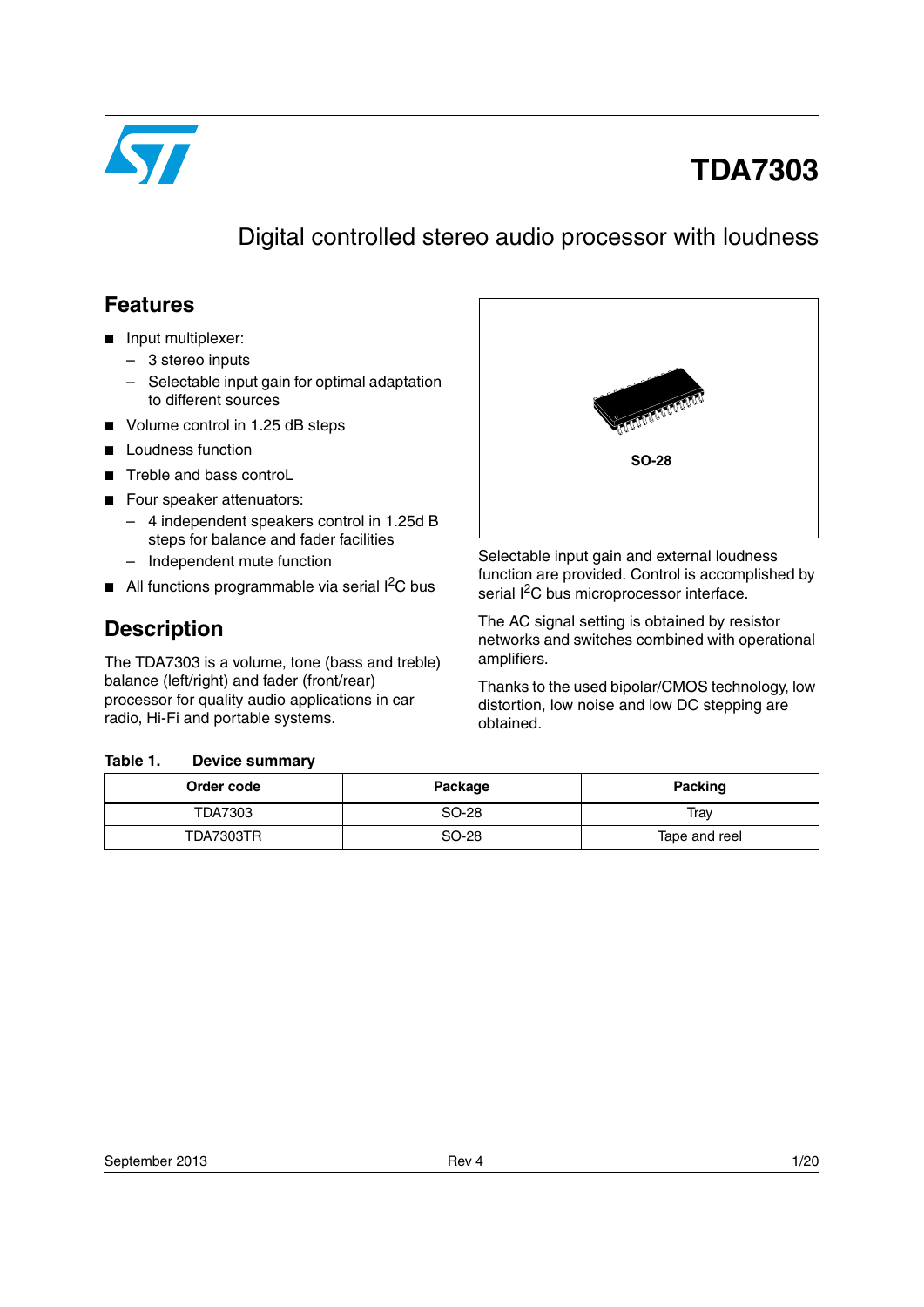# **Contents**

| 1              |     |  |
|----------------|-----|--|
|                | 1.1 |  |
|                | 1.2 |  |
|                | 1.3 |  |
| $\overline{2}$ |     |  |
|                | 2.1 |  |
|                | 2.2 |  |
|                | 2.3 |  |
|                | 2.4 |  |
|                | 2.5 |  |
| 3              |     |  |
|                | 3.1 |  |
|                | 3.2 |  |
|                | 3.3 |  |
|                | 3.4 |  |
|                | 3.5 |  |
| 4              |     |  |
|                | 4.1 |  |
|                | 4.2 |  |
|                | 4.3 |  |
| 5              |     |  |
| 6              |     |  |

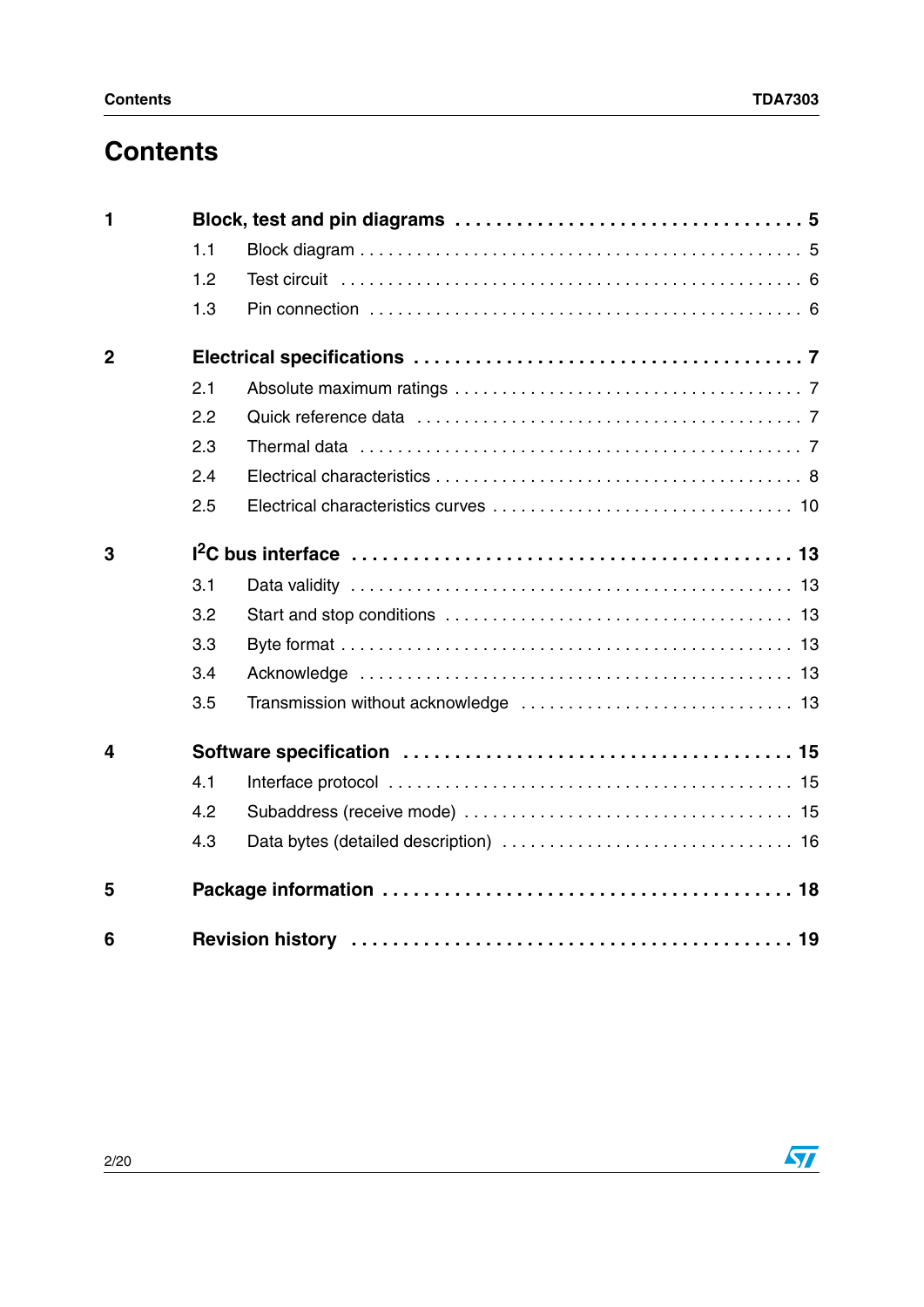# **List of tables**

| Table 1.  |  |
|-----------|--|
| Table 2.  |  |
| Table 3.  |  |
| Table 4.  |  |
| Table 5.  |  |
| Table 6.  |  |
| Table 7.  |  |
| Table 8.  |  |
| Table 9.  |  |
| Table 10. |  |
| Table 11. |  |
| Table 12. |  |

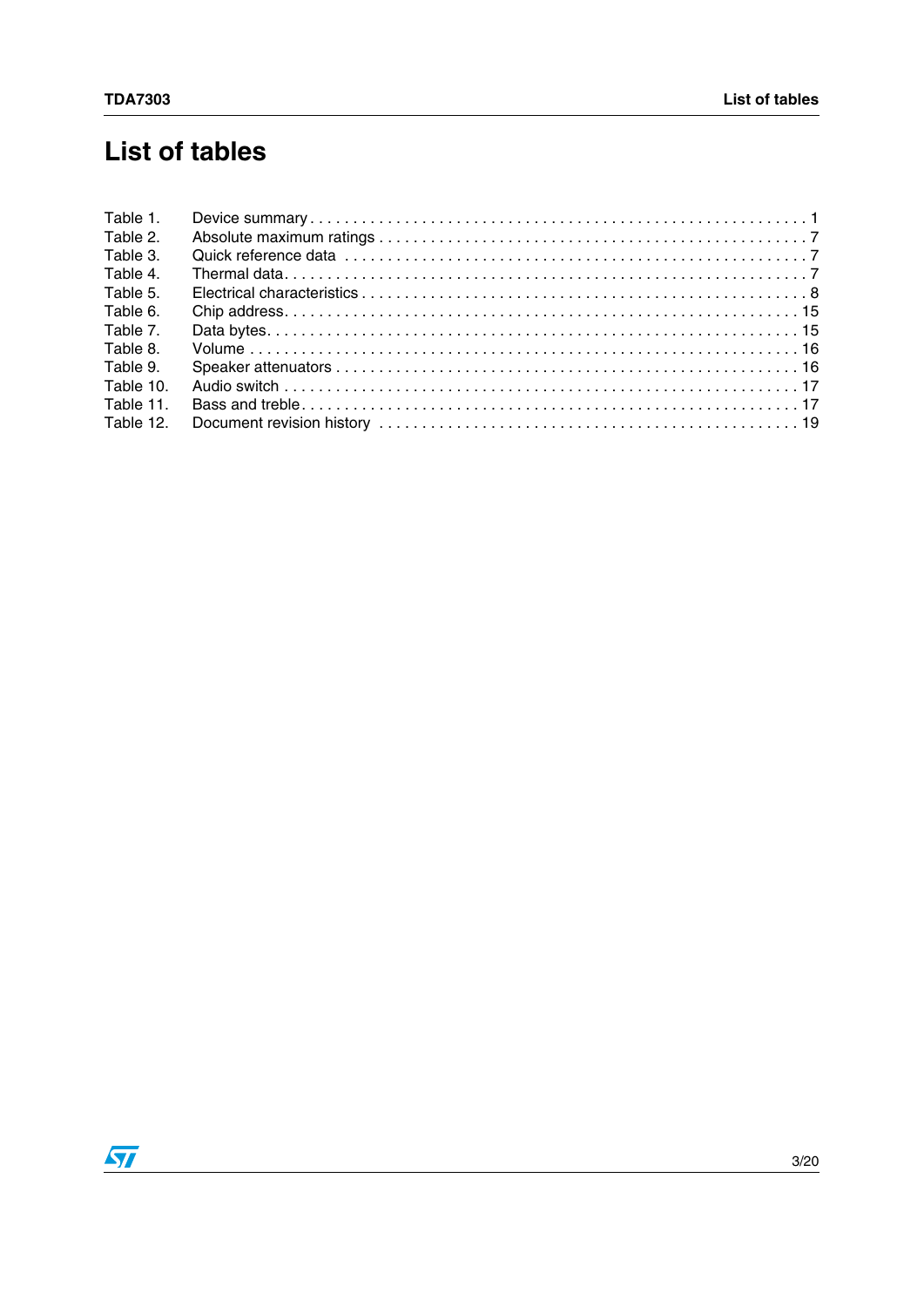# **List of figures**

| Figure 1.  |                                                                                        |
|------------|----------------------------------------------------------------------------------------|
| Figure 2.  |                                                                                        |
| Figure 3.  |                                                                                        |
| Figure 4.  |                                                                                        |
| Figure 5.  | Loudness vs. frequency (CLOUD = 100 nF) vs. volume attenuation 10                      |
| Figure 6.  |                                                                                        |
| Figure 7.  |                                                                                        |
| Figure 8.  |                                                                                        |
| Figure 9.  |                                                                                        |
| Figure 10. |                                                                                        |
| Figure 11. |                                                                                        |
| Figure 12. |                                                                                        |
| Figure 13. |                                                                                        |
| Figure 14. |                                                                                        |
| Figure 15. |                                                                                        |
| Figure 16. |                                                                                        |
| Figure 17. |                                                                                        |
| Figure 18. |                                                                                        |
| Figure 19. | Typical tone response (with the external components indicated in the test circuit)  12 |
| Figure 20. |                                                                                        |
| Figure 21. |                                                                                        |
| Figure 22. |                                                                                        |
| Figure 23. |                                                                                        |
| Figure 24. |                                                                                        |

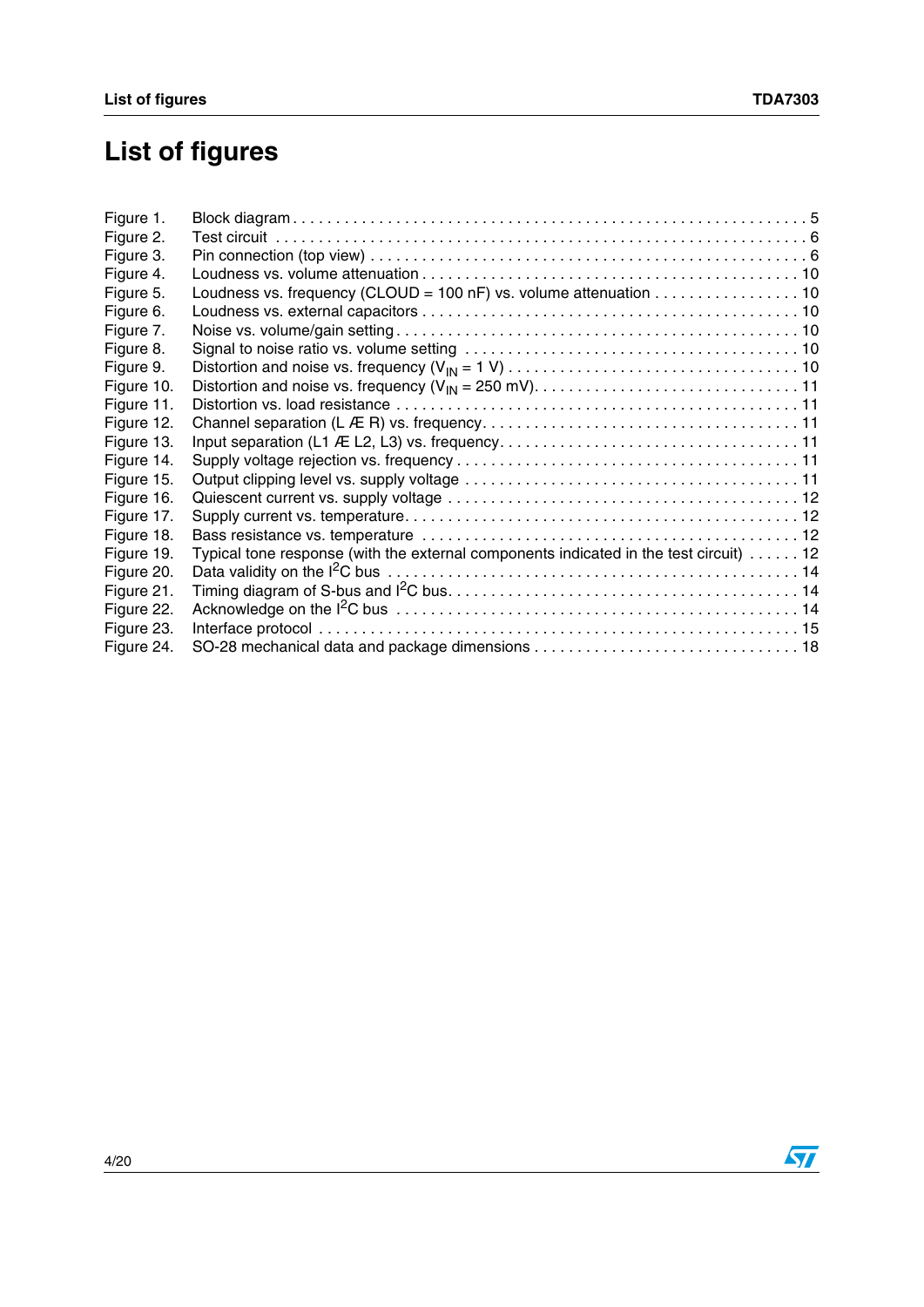# <span id="page-4-0"></span>**1 Block, test and pin diagrams**

## <span id="page-4-1"></span>**1.1 Block diagram**

#### <span id="page-4-2"></span>**Figure 1. Block diagram**



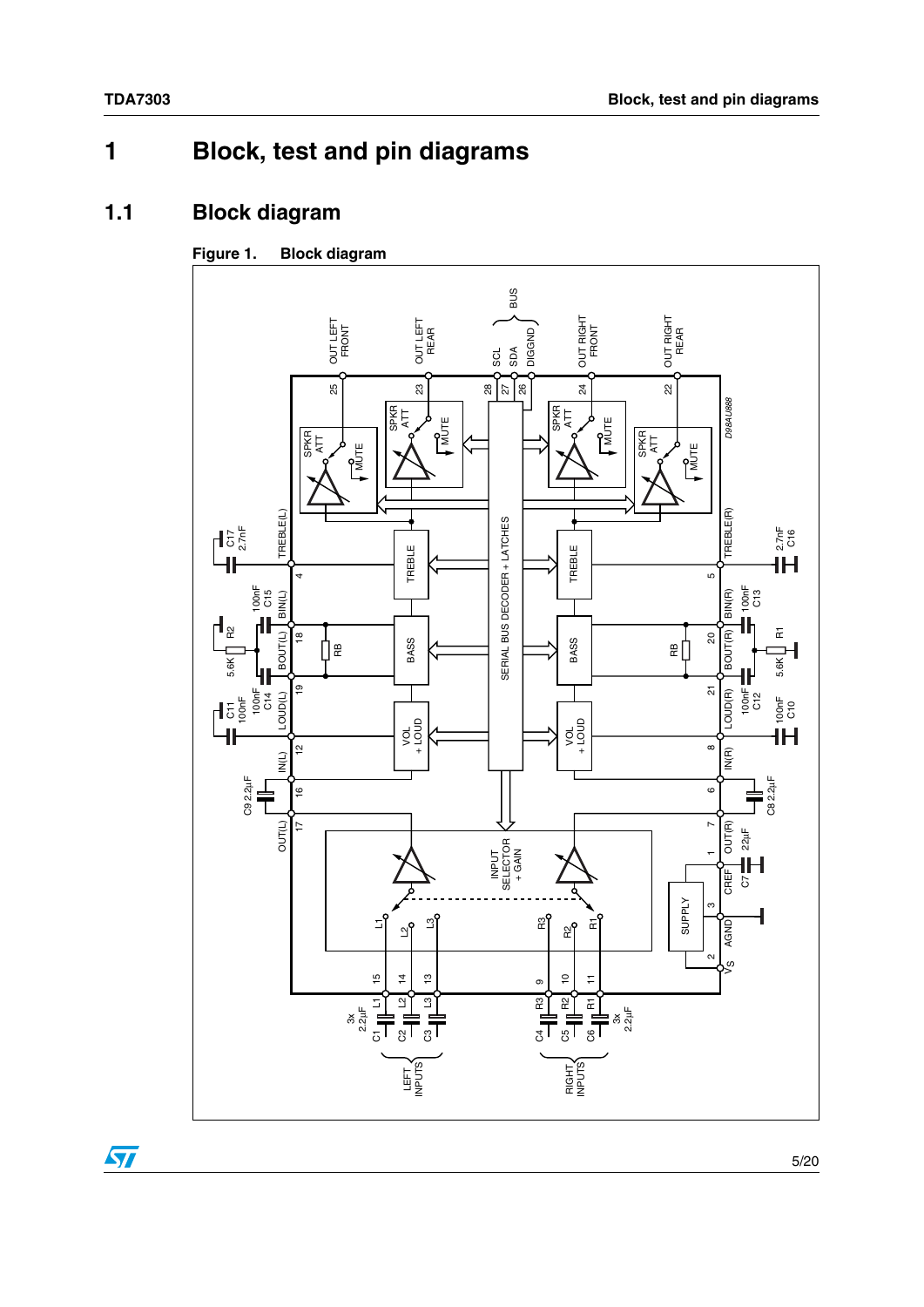$\sqrt{2}$ 

#### <span id="page-5-0"></span>**1.2 Test circuit**

<span id="page-5-2"></span>



#### <span id="page-5-1"></span>**1.3 Pin connection**



#### <span id="page-5-3"></span>**Figure 3. Pin connection (top view)**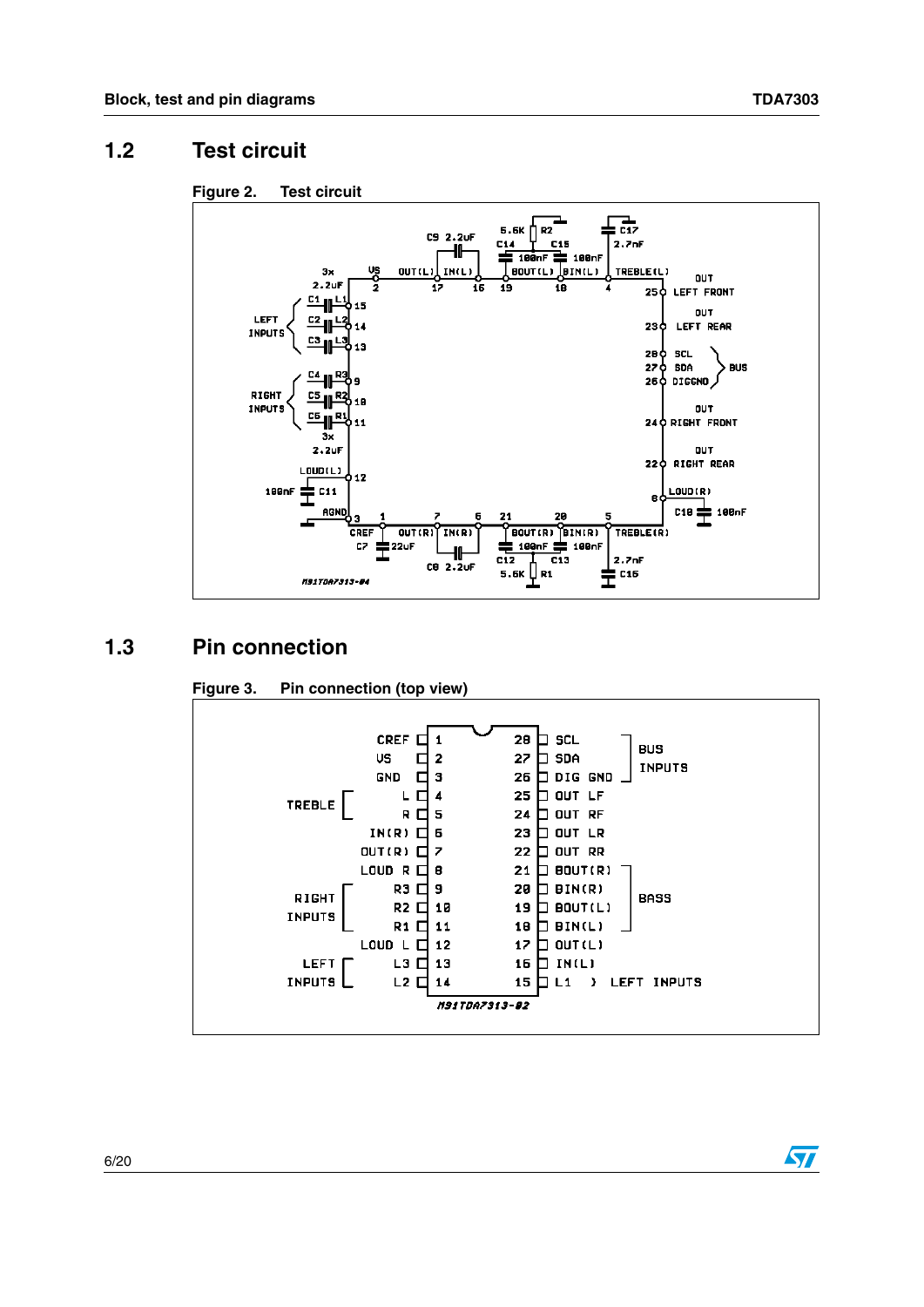# <span id="page-6-0"></span>**2 Electrical specifications**

## <span id="page-6-1"></span>**2.1 Absolute maximum ratings**

#### <span id="page-6-4"></span>Table 2. **Absolute maximum ratings**

| Symbol          | <b>Parameter</b>          | <b>Value</b>    | <b>Unit</b> |
|-----------------|---------------------------|-----------------|-------------|
| $V_S$           | Operating supply voltage  | 10.0            |             |
| amb             | Ambient temperature       | $-40$ to 85     | °C          |
| ${\tt T_{stg}}$ | Storage temperature range | $-55$ to $+150$ | °C          |

## <span id="page-6-2"></span>**2.2 Quick reference data**

#### <span id="page-6-5"></span>Table 3. **Table 3. Quick reference data**

| Symbol      | <b>Parameter</b>                                    | Min.     | Typ. | Max.     | Unit |
|-------------|-----------------------------------------------------|----------|------|----------|------|
| $V_{\rm S}$ | Supply voltage                                      | 6        | 9    | 10       | v    |
| $V_{CL}$    | Max. input signal handling                          | 2        |      |          | Vrms |
| <b>THD</b>  | Total harmonic distortion $V = 1$ Vrms; $f = 1$ kHz |          | 0.01 |          | $\%$ |
| S/N         | Signal to noise ratio                               |          | 106  |          | dB   |
| $S_{C}$     | Channel separation $f = 1$ kHz                      |          | 103  |          | dB   |
|             | Volume control 1.25d B step                         | -78.75   |      | $\Omega$ | dB   |
|             | Bass and treble control 2 dB step                   | -14      |      | $+14$    | dB   |
|             | Fader and balance control 1.25 dB step              | $-38.75$ |      | $\Omega$ | dB   |
|             | Input gain 3.75 dB step1.25 dB step                 | 0        |      | 11.25    | dB   |
|             | Mute attenuation                                    |          | 100  |          | dB   |

## <span id="page-6-3"></span>**2.3 Thermal data**

#### <span id="page-6-6"></span>Table 4. **Thermal data**

| <b>Symbol</b>   | <b>Parameter</b>                            | Value | Unit |
|-----------------|---------------------------------------------|-------|------|
| $H_{th}$ j-pins | Max.<br>Thermal resistance junction to pins | 85    | °C/W |

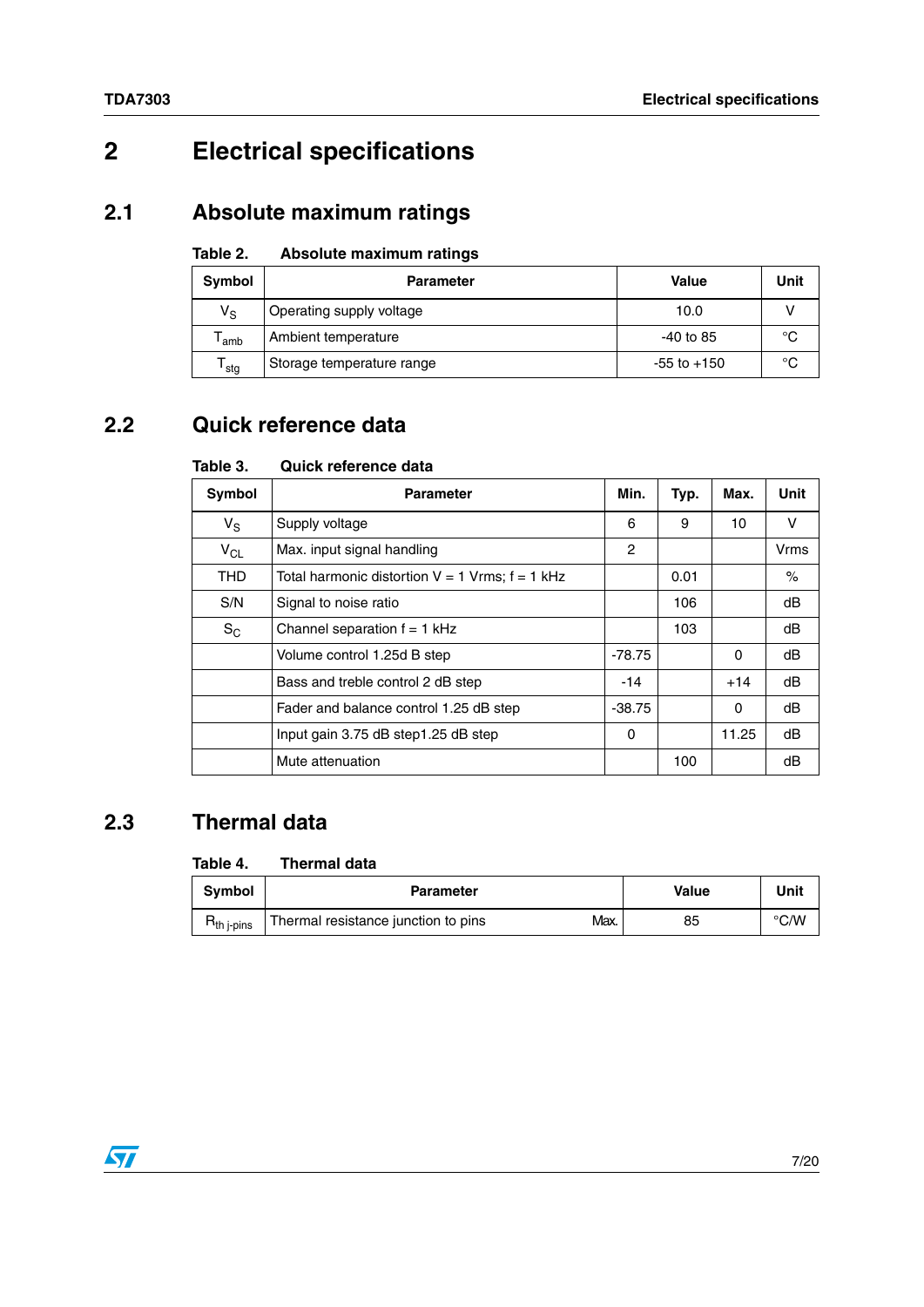$\sqrt{2}$ 

## <span id="page-7-0"></span>**2.4 Electrical characteristics**

#### <span id="page-7-1"></span>**Table 5. Electrical characteristics**

(T<sub>amb</sub> = 25 °C, V<sub>S</sub> = 9 V, R<sub>L</sub> = 10 kΩ, R<sub>G</sub> = 600 Ω, all control flat (G = 0), f = 1 kHz unless otherwise specified)

| Symbol                      | <b>Parameter</b><br><b>Test condition</b> |                       | Min.           | Typ.           | Max.           | Unit        |
|-----------------------------|-------------------------------------------|-----------------------|----------------|----------------|----------------|-------------|
| <b>Supply</b>               |                                           |                       |                |                |                |             |
| $V_S$                       | Supply voltage                            |                       | 6              | 9              | 10             | $\mathsf V$ |
| $I_{\rm S}$                 | Supply current                            |                       |                | 8              | 11             | mA          |
| <b>SVR</b>                  | Ripple rejection                          |                       | 60             | 80             |                | dB          |
| Input selectors             |                                           |                       |                |                |                |             |
| $R_{\parallel}$             | Input resistance                          | Input 1, 2, 3, 4      |                | 50             |                | $k\Omega$   |
| $\mathsf{V}_{\mathsf{CL}}$  | Clipping level                            |                       | $\overline{c}$ | 2.5            |                | Vrms        |
| $S_{IN}$                    | Input separation <sup>(2)</sup>           |                       | 80             | 100            |                | dB          |
| $R_L$                       | Output load resistance                    | pin 7, 17             | $\overline{2}$ |                |                | $k\Omega$   |
| $G_{INmin}$                 | Min. input gain                           |                       | $-1$           | $\mathbf 0$    | 1              | dB          |
| G <sub>INmax</sub>          | Max. input gain                           |                       |                | 11.25          |                | dB          |
| G <sub>STEP</sub>           | Step resolution                           |                       |                | 3.75           |                | dB          |
| $e$ <sub>IN</sub>           | Input noise                               | $G = 11.25 dB$        |                | $\overline{c}$ |                | μV          |
| <b>Volume control</b>       |                                           |                       |                |                |                |             |
| $R_{IN}$                    | Input resistance                          |                       |                | 33             |                | $k\Omega$   |
| $C_{\text{RANGE}}$          | Control range                             |                       | 70             | 75             | 80             | dB          |
| A <sub>VMIN</sub>           | Min. attenuation                          |                       | $-1$           | 0              | 1              | dB          |
| A <sub>VMAX</sub>           | Max. attenuation                          |                       | 70             | 75             | 80             | dB          |
| A <sub>STEP</sub>           | Step resolution                           |                       | 0.5            | 1.25           | 1.75           | dB          |
| $E_A$                       | Attenuation set error                     | $A_V = 0$ to -20 dB   | $-1.25$        | $\mathbf 0$    | 1.25           | dB          |
|                             |                                           | $A_V = -20$ to -60 dB | -3             |                | $\mathbf{2}$   | dB          |
| $E_T$                       | Tracking error                            |                       |                |                | $\overline{c}$ | dB          |
|                             | <b>Speaker attenuators</b>                |                       |                |                |                |             |
| $\mathsf{C}_{\text{range}}$ | Control range                             |                       | 35             | 37.5           | 40             | dB          |
| $S_{\text{STEP}}$           | Step resolution                           |                       | 0.5            | 1.25           | 1.75           | dB          |
| $E_A$                       | Attenuation set error                     |                       |                |                | 1.5            | dB          |
| A <sub>MUTE</sub>           | Output mute attenuation                   |                       | 80             | 100            |                | dB          |
| Bass control <sup>(1)</sup> |                                           |                       |                |                |                |             |
| Gb                          | Control range                             | Max. Boost/cut        | ±12            | ±14            | ±16            | dB          |
| <b>B</b> <sub>STEP</sub>    | Step resolution                           |                       | 1              | $\overline{2}$ | 3              | dB          |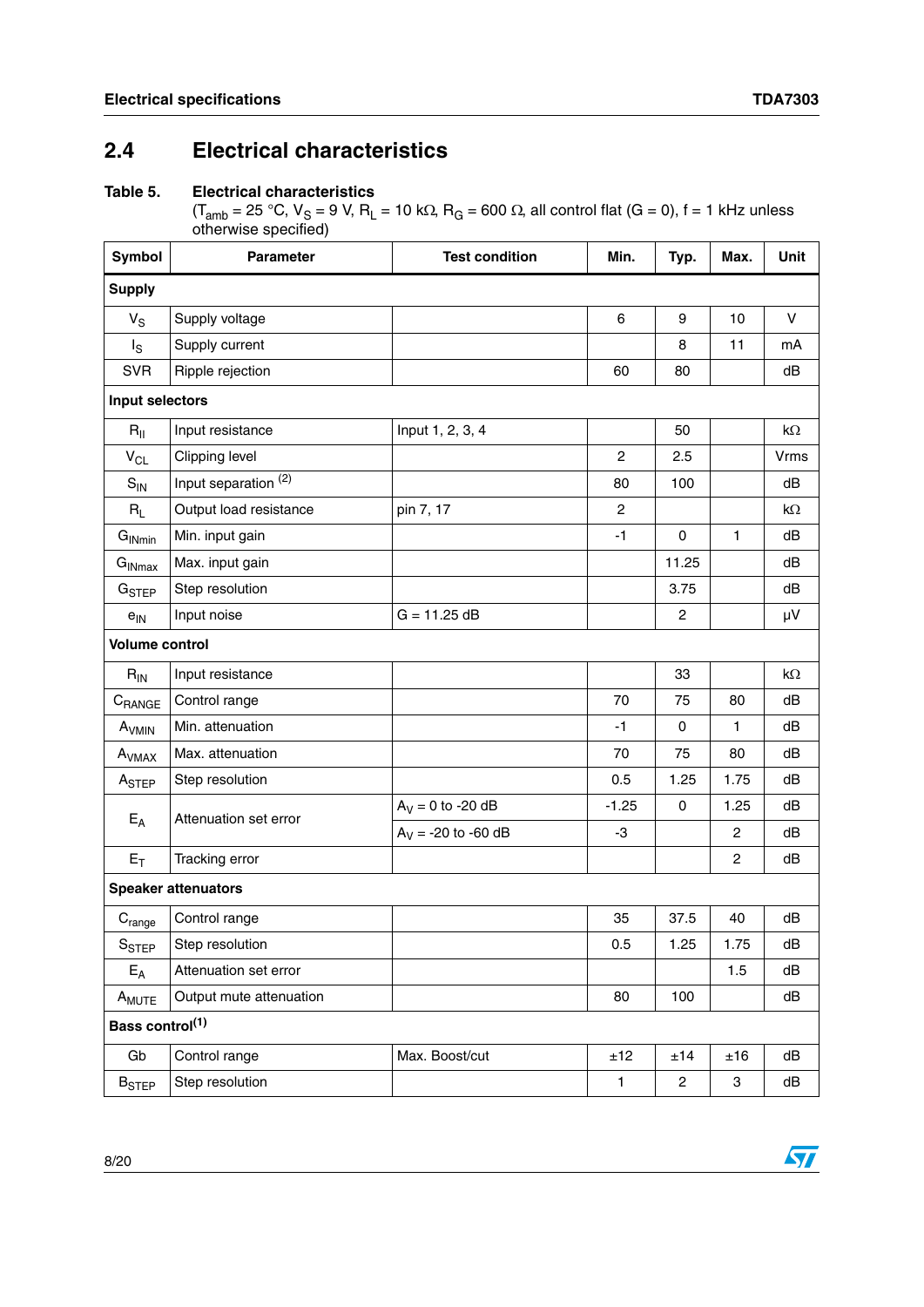#### **Table 5. Electrical characteristics (continued)**

 $(T<sub>amb</sub> = 25 °C, V<sub>S</sub> = 9 V, R<sub>L</sub> = 10 k $\Omega$ , R<sub>G</sub> = 600  $\Omega$ , all control flat (G = 0), f = 1 kHz unless$ otherwise specified)

| Symbol               | <b>Parameter</b>               | <b>Test condition</b>                                                                    | Min.           | Typ.          | Max.           | Unit           |  |
|----------------------|--------------------------------|------------------------------------------------------------------------------------------|----------------|---------------|----------------|----------------|--|
| $R_B$                | Internal feedback resistance   |                                                                                          |                | 44            |                | kΩ             |  |
| Treble control (1)   |                                |                                                                                          |                |               |                |                |  |
| Gt                   | Control range                  | Max. Boost/cut                                                                           | ±13            | ±14           | ±15            | dB             |  |
| T <sub>STEP</sub>    | <b>Step Resolution</b>         |                                                                                          | 1              | $\mathbf{2}$  | 3              | dB             |  |
| <b>Audio outputs</b> |                                |                                                                                          |                |               |                |                |  |
| $V_{OCL}$            | Clipping level                 | $d = 0.3 %$                                                                              | $\overline{c}$ | 2.5           |                | Vrms           |  |
| $R_L$                | Output load resistance         |                                                                                          | $\overline{c}$ |               |                | kΩ             |  |
| $C_L$                | Output load capacitance        |                                                                                          |                |               | 10             | nF             |  |
| $R_{OUT}$            | Output resistance              |                                                                                          |                | 75            |                | Ω              |  |
| $V_{OUT}$            | DC voltage level               |                                                                                          | 4.2            | 4.5           | 4.8            | V              |  |
| General              |                                |                                                                                          |                |               |                |                |  |
| $e_{NO}$             | Output noise <sup>(2)</sup>    | BW = 20-20 kHz, flat<br>output muted<br>all gains = $0$ dB<br>A curve all gains $= 0$ dB |                | 2.5<br>5<br>3 |                | μV<br>μV<br>μV |  |
| S/N                  | Signal to noise ratio          | all gains = $0$ dB; $VO$ = 1 Vrms                                                        |                | 106           |                | dB             |  |
|                      |                                | $A_V = 0$ ; $V_{IN} = 1$ Vrms                                                            |                | 0.01          |                | $\%$           |  |
| d                    | Distortion                     | $A_V = -20$ dB, $V_{IN} = 1$ Vrms                                                        |                | 0.09          | 0.3            | $\%$           |  |
|                      |                                | $A_V = -20$ dB, $V_{IN} = 0.3$ Vrms                                                      |                | 0.04          |                | $\%$           |  |
| Sc                   | Channel separation left/right  |                                                                                          | 80             | 103           |                | dB             |  |
|                      | Total tracking error           | $A_V = 0$ to -20 dB                                                                      |                | 0             | $\mathbf{1}$   | dB             |  |
|                      |                                | -20 to -60 dB                                                                            |                | 0             | $\overline{c}$ | dB             |  |
| <b>Bus inputs</b>    |                                |                                                                                          |                |               |                |                |  |
| $V_{IL}$             | Input low voltage              |                                                                                          |                |               | $\mathbf{1}$   | V              |  |
| $V_{\text{IH}}$      | Input high voltage             |                                                                                          | 3              |               |                | v              |  |
| $I_{IN}$             | Input current                  |                                                                                          | -5             |               | $+5$           | μA             |  |
| $V_{\rm O}$          | Output voltage SDA acknowledge | $I_{O} = 1.6$ mA                                                                         |                |               | 0.4            | V              |  |

1. Bass and treble response see attached diagram ([Figure 19](#page-11-3)). The center frequency and quality of the resonance behavior<br>can be chosen by the external circuitry. A standard first order bass response can be realized by a st network

<span id="page-8-0"></span>2. The selected input is grounded through the 2.2 µF capacitor.

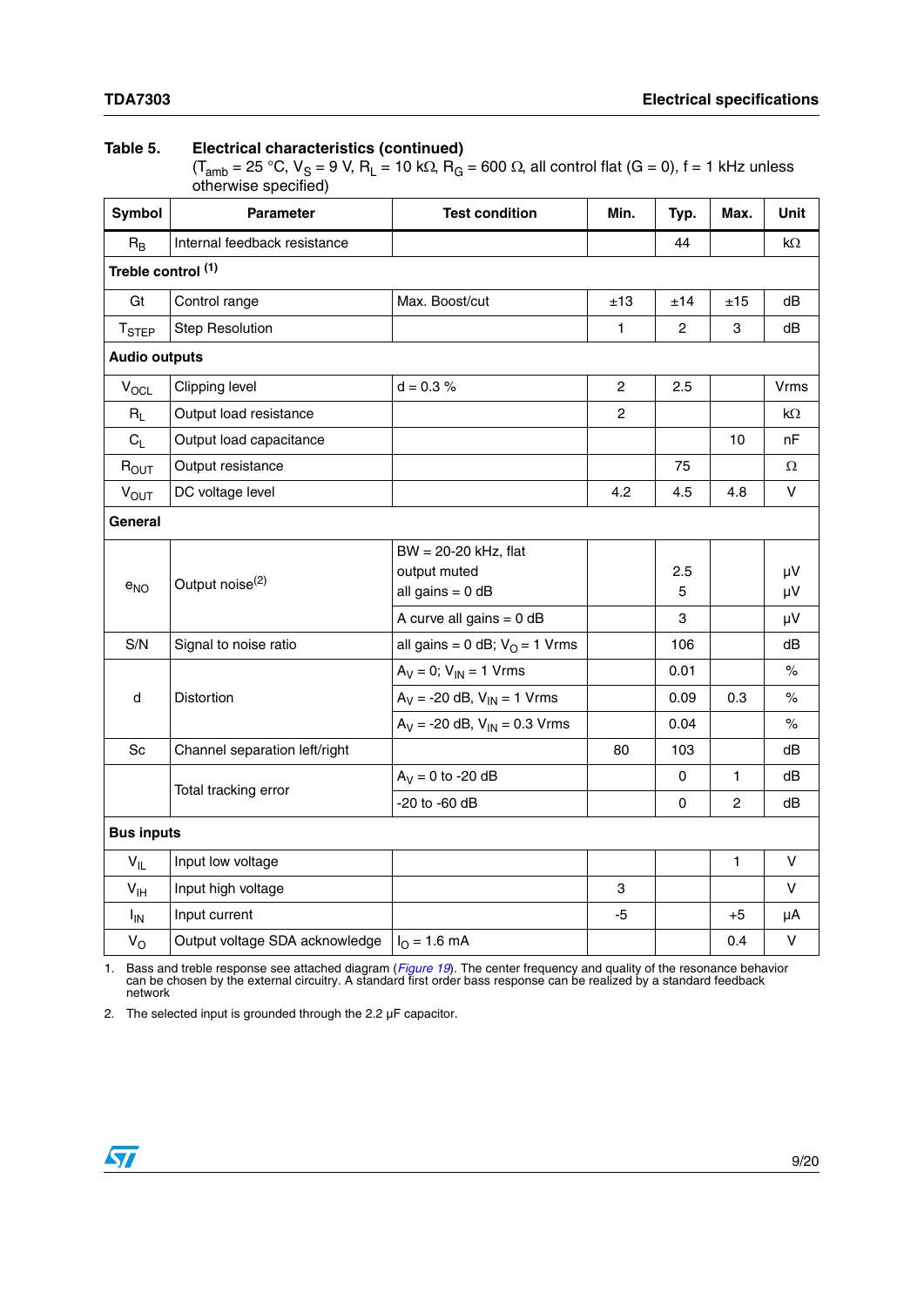$\bm \Omega$ 

#### <span id="page-9-0"></span>**2.5 Electrical characteristics curves**

<span id="page-9-1"></span>Figure 4. Loudness vs. volume attenuation Figure 5. Loudness vs. frequency (C<sub>LOUD</sub> =

<span id="page-9-2"></span>**100 nF) vs. volume attenuation**



<span id="page-9-3"></span>



<span id="page-9-5"></span>**Figure 8. Signal to noise ratio vs. volume setting**

<span id="page-9-4"></span>

<span id="page-9-6"></span>**Figure 9. Distortion and noise vs. frequency**   $(V_{IN} = 1 V)$ 

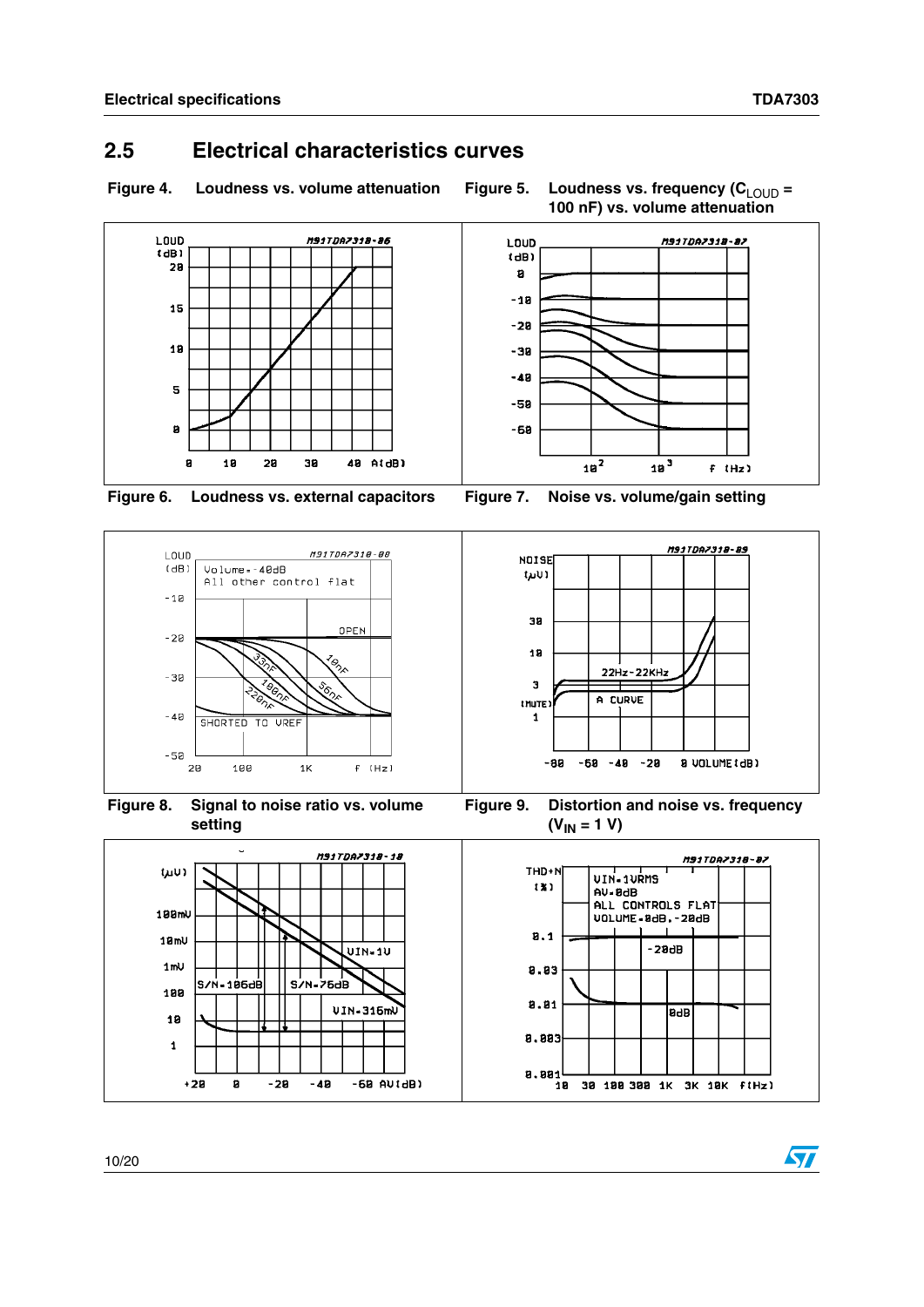<span id="page-10-0"></span>**Figure 10. Distortion and noise vs. frequency Figure 11. Distortion vs. load resistance**  $(V_{IN} = 250$  mV)



<span id="page-10-2"></span>Figure 12. Channel separation  $(L \rightarrow R)$  vs. **frequency**



<span id="page-10-4"></span>**Figure 14. Supply voltage rejection vs. frequency**



 $10<sup>3</sup>$ 

 $18<sup>4</sup>$   $f(Hz)$ 

<span id="page-10-3"></span><span id="page-10-1"></span>Figure 13. Input separation  $(L1 \rightarrow L2, L3)$  vs.

<span id="page-10-5"></span>**Figure 15. Output clipping level vs. supply voltage**

 $18<sup>2</sup>$ 



78

 $18$ 

 $\sqrt{}$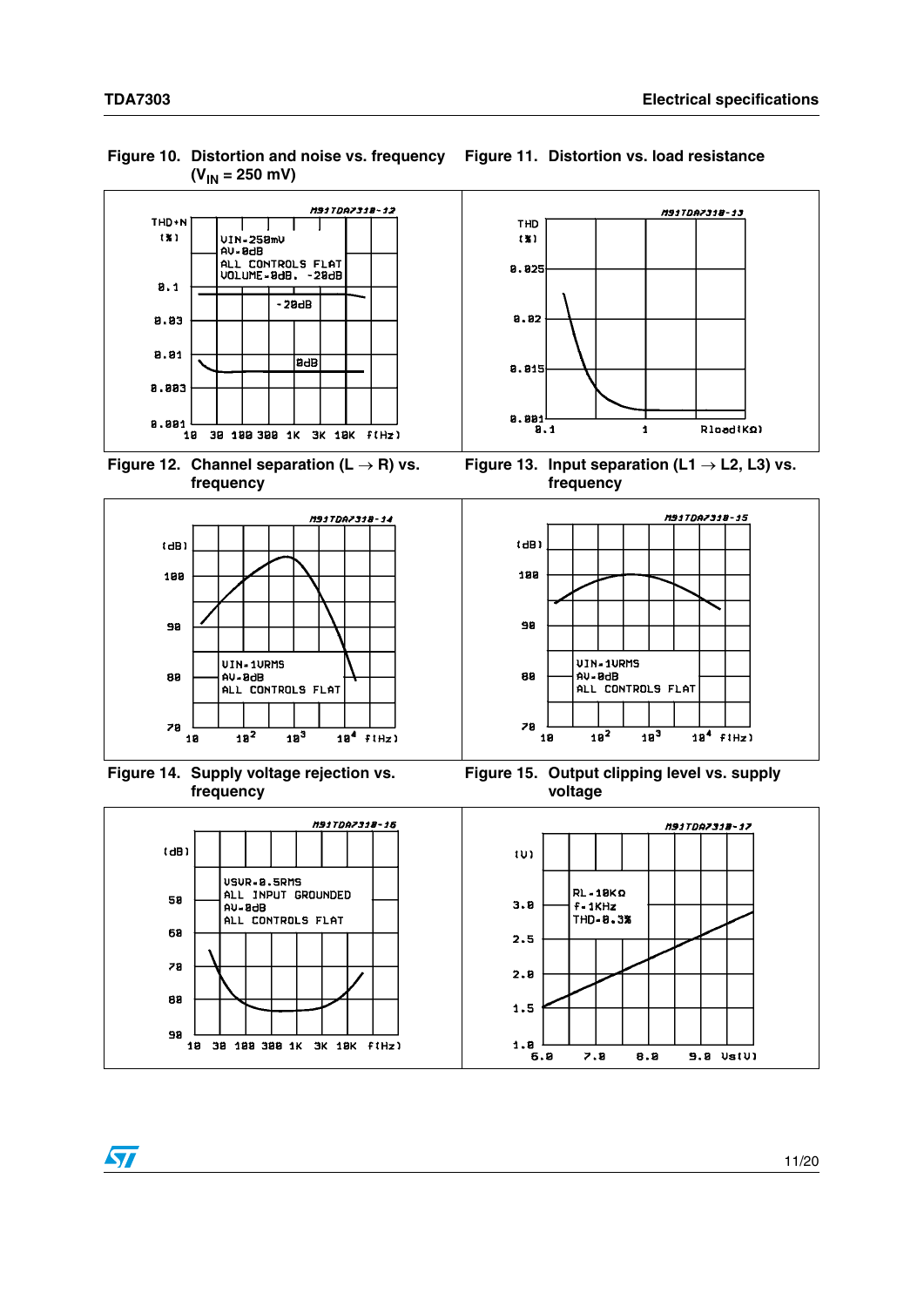<span id="page-11-0"></span>**Figure 16. Quiescent current vs. supply voltage**



<span id="page-11-2"></span>**Figure 18. Bass resistance vs. temperature Figure 19. Typical tone response (with the** 

<span id="page-11-3"></span>**external components indicated in the test circuit)**



#### <span id="page-11-1"></span>**Figure 17. Supply current vs. temperature**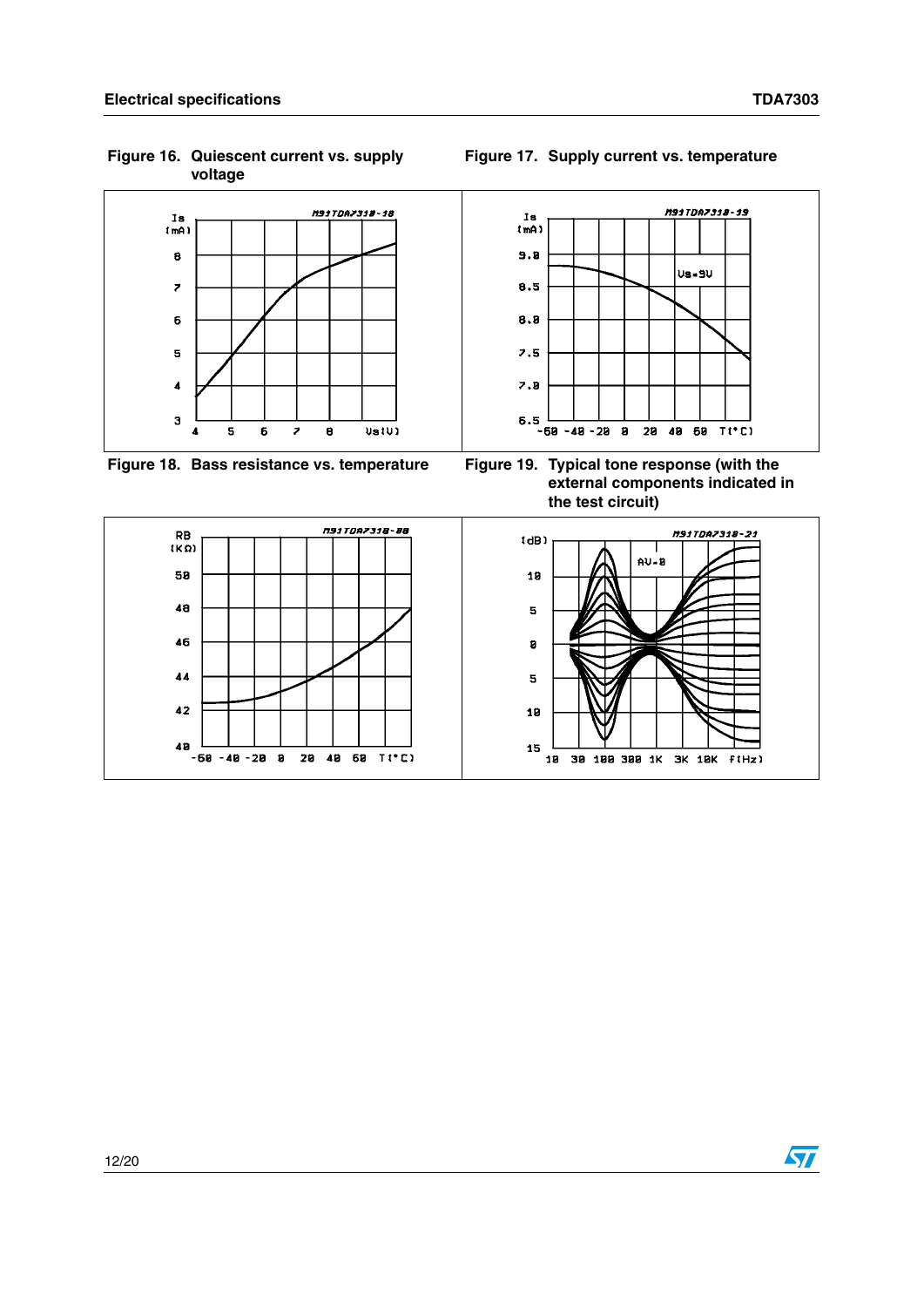# <span id="page-12-0"></span>**3 I2C bus interface**

Data transmission from microprocessor to the TDA7303 and viceversa takes place through the 2 wires  $I^2C$  bus interface, consisting of the two lines SDA and SCL (pull-up resistors to positive supply voltage must be connected).

#### <span id="page-12-1"></span>**3.1 Data validity**

As shown in *[Figure 20](#page-13-0)*, the data on the SDA line must be stable during the high period of the clock. The high and low state of the data line can only change when the clock signal on the SCL line is IOW.

#### <span id="page-12-2"></span>**3.2 Start and stop conditions**

As shown in *[Figure 21](#page-13-1)* a start condition is a high to low transition of the SDA line while SCL is high. The stop condition is a low to high transition of the SDA line while SCL is high.

#### <span id="page-12-3"></span>**3.3 Byte format**

Every byte transferred on the SDA line must contain 8 bits. Each byte must be followed by an acknowledge bit. The MSB is transferred first.

#### <span id="page-12-4"></span>**3.4 Acknowledge**

The master  $(uP)$  puts a resistive HIGH level on the SDA line during the acknowledge clock pulse (see *[Figure 22](#page-13-2)*). The peripheral (audioprocessor) that acknowledges has to pull-down (low) the SDA line during the acknowledge clock pulse, so that the SDA line is stable low during this clock pulse.

The audioprocessor which has been addressed has to generate an acknowledge after the reception of each byte, otherwise the SDA line remains at the high level during the ninth clock pulse time. In this case the master transmitter can generate the stop information in order to abort the transfer.

#### <span id="page-12-5"></span>**3.5 Transmission without acknowledge**

Avoiding to detect the acknowledge of the audioprocessor, the  $\mu$ P can use a simpler transmission: simply it waits one clock without checking the slave acknowledging, and sends the new data.

This approach of course is less protected from misreading and decreases the noise immunity.

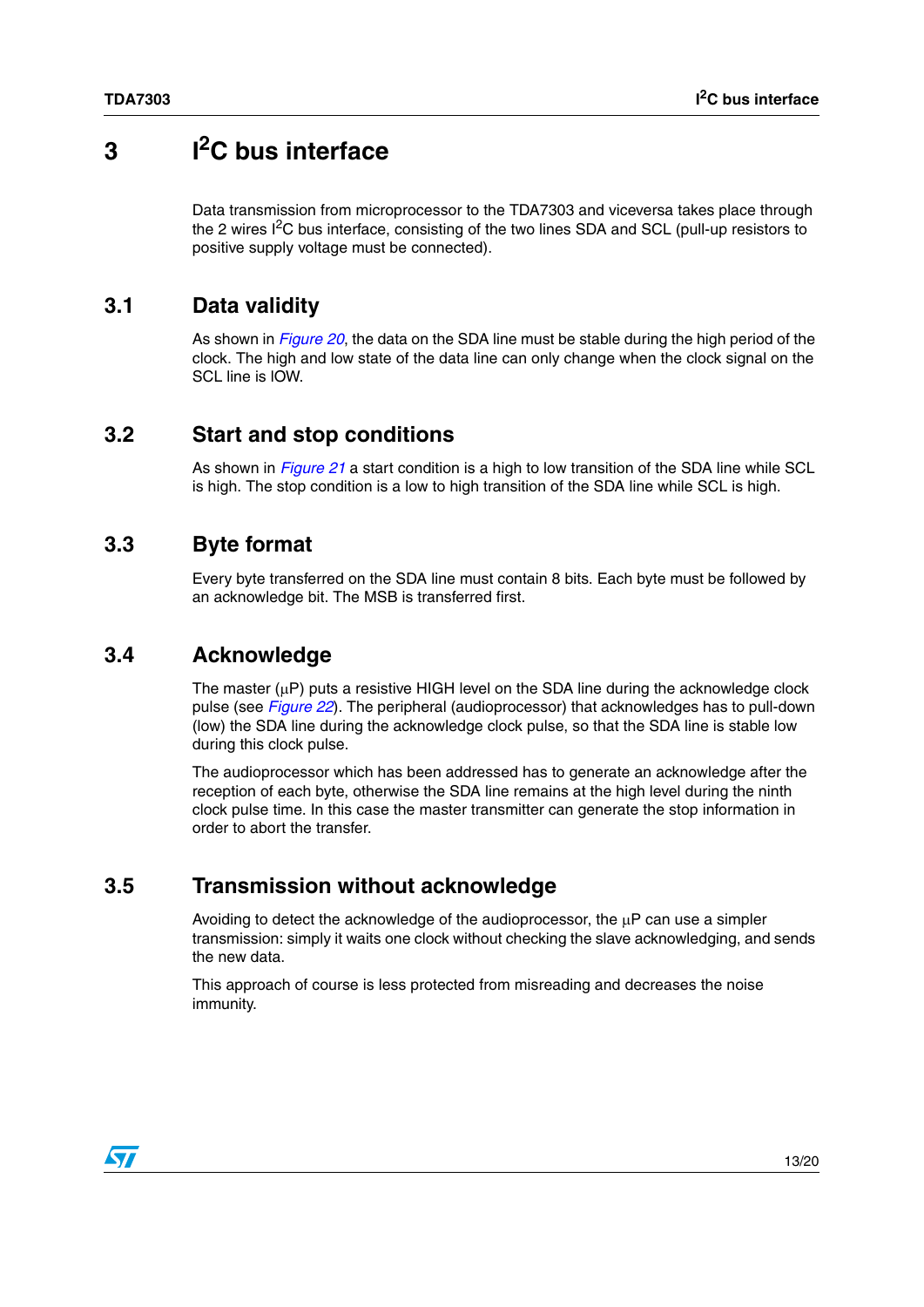$\overline{\mathbf{S}}$ 

<span id="page-13-0"></span>



## <span id="page-13-1"></span>**Figure 21. Timing diagram of S-bus and I2C bus**



#### <span id="page-13-2"></span>**Figure 22. Acknowledge on the I2C bus**



**Patent note: Purchase of I2C Components of STMicrolectronics, conveys a license under the Philips I2C Patent Rights to use these components in an I2C system, provided that the system conforms to the I2C Standard Specifications as defined by Philips.**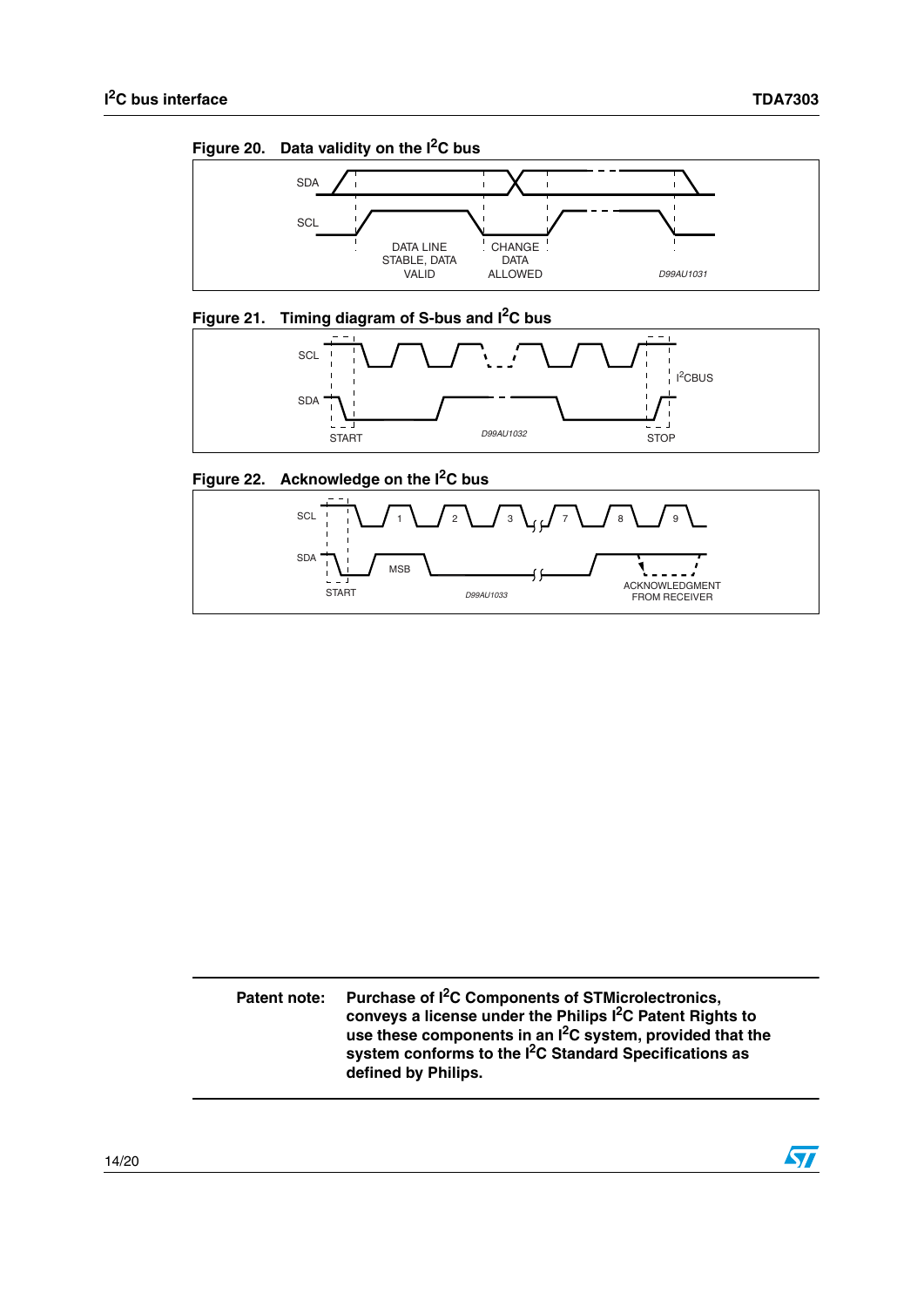# <span id="page-14-0"></span>**4 Software specification**

#### <span id="page-14-1"></span>**4.1 Interface protocol**

The interface protocol comprises:

- A start condition (s)
- A chip address byte, containing the TDA7303 address (the 8th bit of the byte must be 0).

The TDA7303 must always acknowledge at the end of each transmitted byte.

- A sequence of data (N-bytes  $+$  acknowledge)
- A stop condition (P)

<span id="page-14-5"></span>



ACK = Acknowledge

S = Start

 $P = Stop$ 

Max. clock speed 400 kbits/s

## <span id="page-14-2"></span>**4.2 Subaddress (receive mode)**

#### <span id="page-14-3"></span>Table 6. **Chip address**

| <b>MSB</b> |  |  |  | <b>LSB</b> |
|------------|--|--|--|------------|
|            |  |  |  |            |

<span id="page-14-4"></span>Table 7. **Data bytes** 

| <b>MSB</b> |   |             |           |                |                |                | <b>LSB</b>     | <b>Function</b> |
|------------|---|-------------|-----------|----------------|----------------|----------------|----------------|-----------------|
| 0          | 0 | <b>B2</b>   | <b>B1</b> | B <sub>0</sub> | A2             | A1             | A <sub>0</sub> | Volume control  |
|            |   | 0           | <b>B1</b> | B <sub>0</sub> | A2             | A1             | A <sub>0</sub> | Speaker ATT LR  |
|            |   |             | <b>B1</b> | B <sub>0</sub> | A2             | A1             | A <sub>0</sub> | Speaker ATT RR  |
|            | 0 | $\mathbf 0$ | <b>B1</b> | B <sub>0</sub> | A2             | A1             | A <sub>0</sub> | Speaker ATT LF  |
|            | 0 |             | <b>B1</b> | B <sub>0</sub> | A2             | A1             | A <sub>0</sub> | Speaker ATT RF  |
| 0          |   | $\mathbf 0$ | G1        | G <sub>0</sub> | S <sub>2</sub> | S <sub>1</sub> | S <sub>0</sub> | Audio switch    |
| $\Omega$   |   |             | 0         | CЗ             | C <sub>2</sub> | C <sub>1</sub> | C <sub>0</sub> | Bass control    |
| 0          |   |             |           | C <sub>3</sub> | C <sub>2</sub> | C <sub>1</sub> | C <sub>0</sub> | Treble control  |

 $Ax = 1.25dB$  steps;  $Bx = 10dB$  steps;  $Cx = 2dB$  steps;  $Gx = 3.75dB$  steps

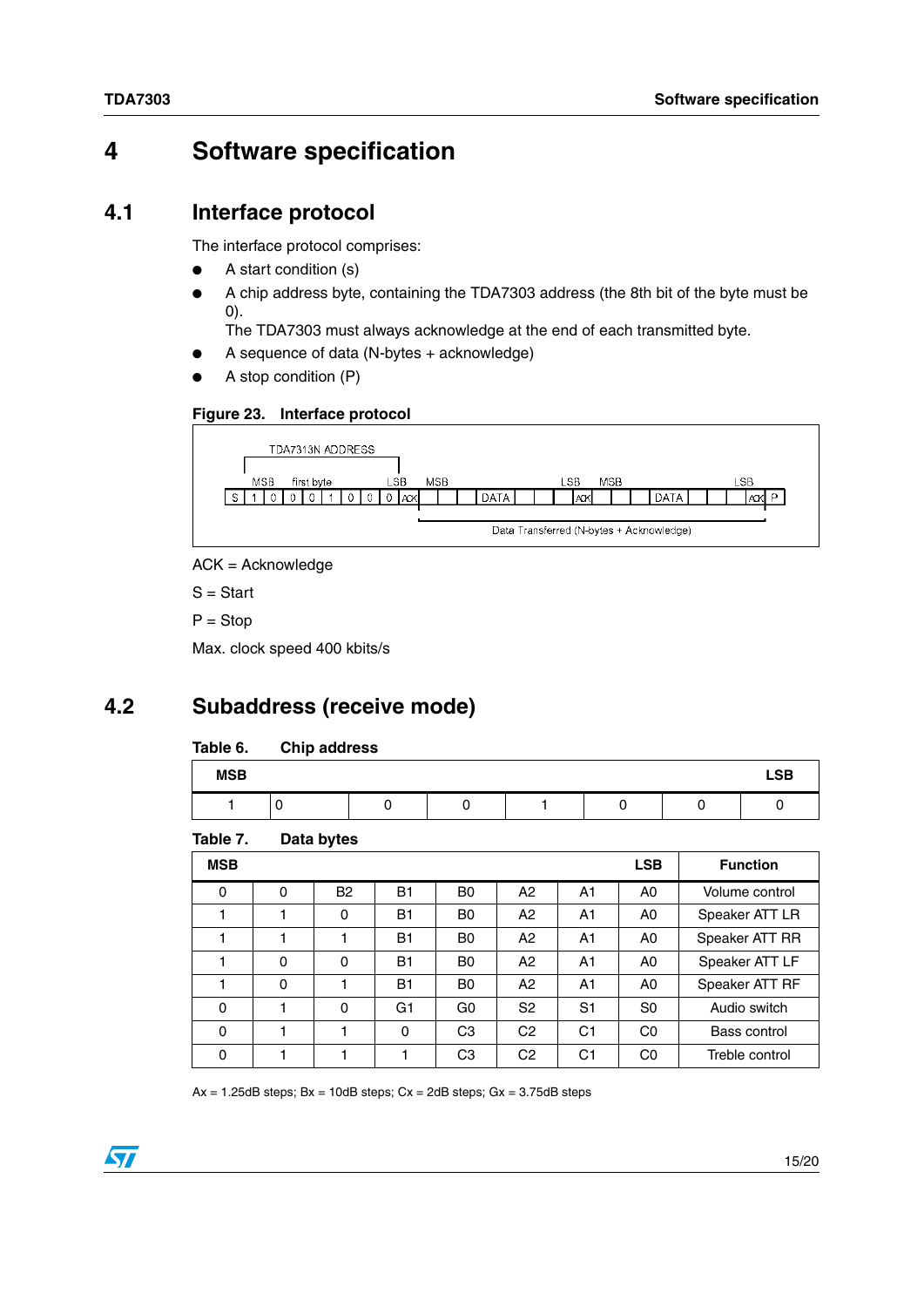# <span id="page-15-0"></span>**4.3 Data bytes (detailed description)**

| <b>MSB</b> |             |             |             |                |             |             | <b>LSB</b>     | <b>Function</b>      |
|------------|-------------|-------------|-------------|----------------|-------------|-------------|----------------|----------------------|
| 0          | $\mathbf 0$ | <b>B2</b>   | <b>B1</b>   | B <sub>0</sub> | A2          | A1          | A <sub>0</sub> | Volume 1.25 dB steps |
|            |             |             |             |                | 0           | $\mathbf 0$ | $\mathbf 0$    | 0                    |
|            |             |             |             |                | $\mathbf 0$ | 0           | 1              | $-1.25$              |
|            |             |             |             |                | 0           | 1           | 0              | $-2.5$               |
|            |             |             |             |                | $\mathbf 0$ | 1           | 1              | $-3.75$              |
|            |             |             |             |                | 1           | 0           | 0              | $-5$                 |
|            |             |             |             |                | 1           | 0           | 1              | $-6.25$              |
|            |             |             |             |                | 1           | 1           | $\mathbf 0$    | $-7.5$               |
|            |             |             |             |                | 1           | 1           | 1              | $-8.75$              |
|            |             |             |             |                |             |             |                | Volume 10 dB steps   |
|            |             | 0           | $\mathbf 0$ | 0              |             |             |                | 0                    |
|            |             | 0           | $\mathbf 0$ | 1              |             |             |                | $-10$                |
|            |             | $\mathbf 0$ | 1           | 0              |             |             |                | $-20$                |
|            |             | $\mathbf 0$ | 1           | 1              |             |             |                | $-30$                |
|            |             | 1           | 0           | 0              |             |             |                | $-40$                |
|            |             | 1           | $\mathbf 0$ | 1              |             |             |                | $-50$                |
|            |             | 1           | 1           | 0              |             |             |                | $-60$                |
|            |             | 1           | 1           | 1              |             |             |                | $-70$                |

#### <span id="page-15-1"></span>**Table 8. Volume**

For example a volume of -45 dB is given by: 0 0 1 0 0 1 0 0

| <b>MSB</b>   |             |   |             |                |                |                | <b>LSB</b>     | <b>Function</b> |
|--------------|-------------|---|-------------|----------------|----------------|----------------|----------------|-----------------|
| 1            | $\mathbf 0$ | 0 | <b>B1</b>   | B <sub>0</sub> | A2             | A1             | A <sub>0</sub> | Speaker LF      |
| $\mathbf{1}$ | 0           | 1 | <b>B1</b>   | B <sub>0</sub> | A2             | A <sub>1</sub> | A <sub>0</sub> | Speaker RF      |
| 1            | 1           | 0 | <b>B1</b>   | B <sub>0</sub> | A2             | A <sub>1</sub> | A0             | Speaker LR      |
| 1            | 1           | 1 | <b>B1</b>   | B <sub>0</sub> | A <sub>2</sub> | A <sub>1</sub> | A <sub>0</sub> | Speaker RR      |
|              |             |   |             |                | 0              | 0              | 0              | 0               |
|              |             |   |             |                | 0              | 0              | 1              | $-1.25$         |
|              |             |   |             |                | $\pmb{0}$      | 1              | 0              | $-2.5$          |
|              |             |   |             |                | $\mathbf 0$    | 1              | 1              | $-3.75$         |
|              |             |   |             |                | 1              | 0              | $\mathsf 0$    | $-5$            |
|              |             |   |             |                | 1              | 0              | 1              | $-6.25$         |
|              |             |   |             |                | 1              | 1              | 0              | $-7.5$          |
|              |             |   |             |                | 1              | 1              | 1              | $-8.75$         |
|              |             |   | $\mathbf 0$ | 0              |                |                |                | 0               |
|              |             |   | 0           | 1              |                |                |                | $-10$           |
|              |             |   | 1           | 0              |                |                |                | $-20$           |
|              |             |   | 1           | 1              |                |                |                | $-30$           |
|              |             |   | 1           | 1              | 1              | 1              | 1              | Mute            |

#### <span id="page-15-2"></span>Table 9. **Speaker attenuators**

For example attenuation of 25 dB on speaker RF is given by: 1 0 1 1 0 1 0 0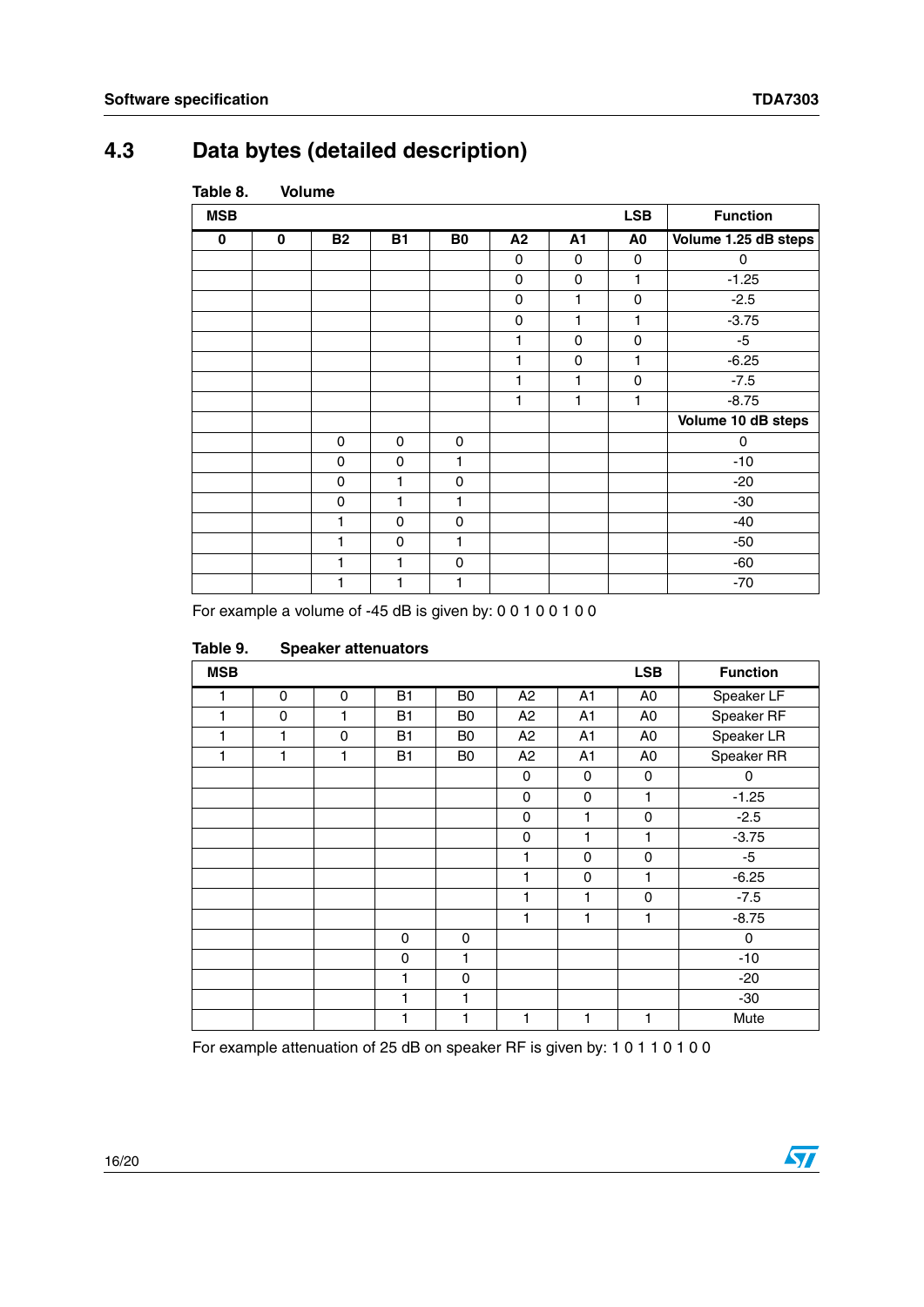| <b>MSB</b> |   |   |                |                |                |                | <b>LSB</b>     | <b>Function</b>     |
|------------|---|---|----------------|----------------|----------------|----------------|----------------|---------------------|
| 0          | 1 | 0 | G <sub>1</sub> | G <sub>0</sub> | S <sub>2</sub> | S <sub>1</sub> | S <sub>0</sub> | <b>Audio Switch</b> |
|            |   |   |                |                |                | $\Omega$       | $\Omega$       | Stereo 1            |
|            |   |   |                |                |                | $\Omega$       | 1              | Stereo 2            |
|            |   |   |                |                |                | 1              | $\Omega$       | Stereo 3            |
|            |   |   |                |                |                | 1              | 1              | Not allowed         |
|            |   |   |                |                | 0              |                |                | Loudness ON         |
|            |   |   |                |                | 1              |                |                | Loudness OFF        |
|            |   |   | $\Omega$       | 0              |                |                |                | $+11.25$ dB         |
|            |   |   | $\Omega$       | 1              |                |                |                | $+7.5$ dB           |
|            |   |   |                | 0              |                |                |                | $+3.75d B$          |
|            |   |   |                | 1              |                |                |                | 0 dB                |

<span id="page-16-0"></span>Table 10. **Table 10. Audio switch**

For example to select the stereo 2 input with a gain of +7.5dB LOUDNESS ON the 8bit string is: 0 1 0 0 1 0 0 1

| <b>MSB</b>  |              |              |              |                |                |              | <b>LSB</b>   | <b>Function</b> |
|-------------|--------------|--------------|--------------|----------------|----------------|--------------|--------------|-----------------|
| $\mathbf 0$ | $\mathbf{1}$ | $\mathbf{1}$ | $\mathbf 0$  | C <sub>3</sub> | C <sub>2</sub> | C1           | CO           | Bass            |
| $\pmb{0}$   | $\mathbf{1}$ | $\mathbf{1}$ | $\mathbf{1}$ | C <sub>3</sub> | C <sub>2</sub> | C1           | CO           | Treble          |
|             |              |              |              | $\mathbf 0$    | 0              | $\mathbf 0$  | 0            | $-14$           |
|             |              |              |              | 0              | 0              | 0            | $\mathbf{1}$ | $-12$           |
|             |              |              |              | 0              | 0              | 1            | $\mathbf 0$  | $-10$           |
|             |              |              |              | 0              | 0              | 1            | $\mathbf{1}$ | -8              |
|             |              |              |              | 0              | $\mathbf{1}$   | 0            | $\mathbf 0$  | -6              |
|             |              |              |              | 0              | $\mathbf{1}$   | 0            | $\mathbf{1}$ | $-4$            |
|             |              |              |              | 0              | $\mathbf{1}$   | 1            | 0            | $-2$            |
|             |              |              |              | 0              | $\mathbf{1}$   | $\mathbf{1}$ | $\mathbf{1}$ | $\mathsf 0$     |
|             |              |              |              |                |                |              |              |                 |
|             |              |              |              | 1              | 1              | 1            | $\mathbf{1}$ | $\mathbf 0$     |
|             |              |              |              | 1              | 1              | 1            | $\mathbf 0$  | $\overline{c}$  |
|             |              |              |              | 1              | $\mathbf{1}$   | 0            | $\mathbf{1}$ | 4               |
|             |              |              |              | $\mathbf{1}$   | $\mathbf{1}$   | 0            | 0            | $\,6$           |
|             |              |              |              | 1              | 0              | 1            | $\mathbf{1}$ | 8               |
|             |              |              |              | 1              | 0              | 1            | $\mathbf 0$  | 10              |
|             |              |              |              | $\mathbf{1}$   | 0              | 0            | $\mathbf{1}$ | 12              |
|             |              |              |              | 1              | 0              | 0            | 0            | 14              |

<span id="page-16-1"></span>Table 11. **Bass and treble** 

 $C3 =$  Sign

For example Bass at -10dB is obtained by the following 8 bit string: 0 1 1 0 0 0 1 0

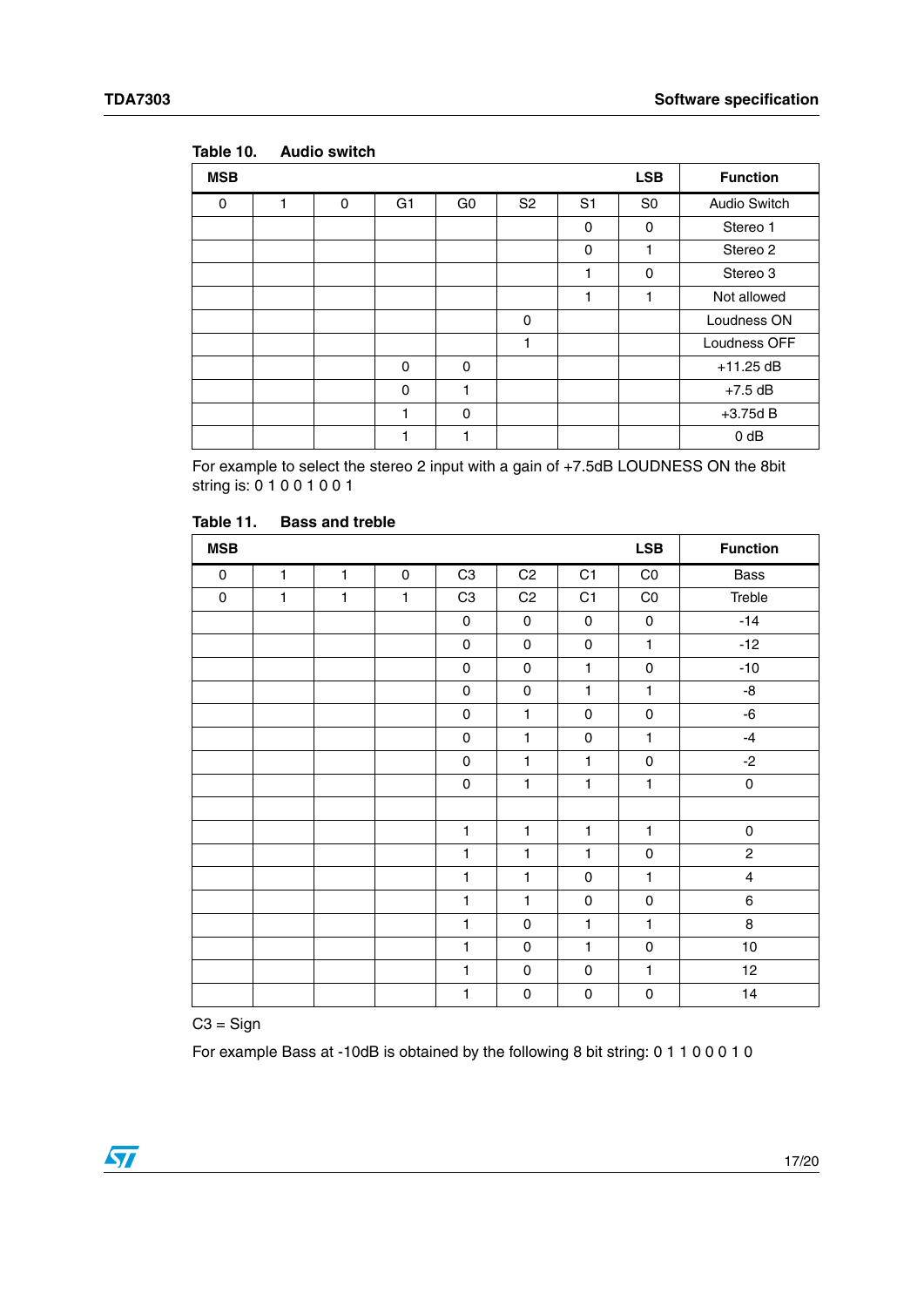$\sqrt{2}$ 

# <span id="page-17-0"></span>**5 Package information**

In order to meet environmental requirements, ST offers these devices in different grades of ECOPACK<sup>®</sup> packages, depending on their level of environmental compliance. ECOPACK<sup>®</sup> specifications, grade definitions and product status are available at: *[www.st.com](http://www.st.com)*.

ECOPACK<sup>®</sup> is an ST trademark.

| DIM.                                                                          | mm   |       |       |            | inch  |       | <b>OUTLINE AND</b>     |  |  |  |  |
|-------------------------------------------------------------------------------|------|-------|-------|------------|-------|-------|------------------------|--|--|--|--|
|                                                                               | MIN. | TYP.  | MAX.  | MIN.       | TYP.  | MAX.  | <b>MECHANICAL DATA</b> |  |  |  |  |
| Α                                                                             |      |       | 2.65  |            |       | 0.104 |                        |  |  |  |  |
| a1                                                                            | 0.1  |       | 0.3   | 0.004      |       | 0.012 |                        |  |  |  |  |
| b                                                                             | 0.35 |       | 0.49  | 0.014      |       | 0.019 |                        |  |  |  |  |
| b1                                                                            | 0.23 |       | 0.32  | 0.009      |       | 0.013 |                        |  |  |  |  |
| $\mathbf C$                                                                   |      | 0.5   |       |            | 0.020 |       |                        |  |  |  |  |
| c1                                                                            |      |       |       | 45° (typ.) |       |       | <b>STATISTICALISTS</b> |  |  |  |  |
| D                                                                             | 17.7 |       | 18.1  | 0.697      |       | 0.713 |                        |  |  |  |  |
| E                                                                             | 10   |       | 10.65 | 0.394      |       | 0.419 |                        |  |  |  |  |
| e                                                                             |      | 1.27  |       |            | 0.050 |       |                        |  |  |  |  |
| e3                                                                            |      | 16.51 |       |            | 0.65  |       |                        |  |  |  |  |
| F                                                                             | 7.4  |       | 7.6   | 0.291      |       | 0.299 |                        |  |  |  |  |
| L                                                                             | 0.4  |       | 1.27  | 0.016      |       | 0.050 | <b>SO-28</b>           |  |  |  |  |
| S<br>$8°$ (max.)                                                              |      |       |       |            |       |       |                        |  |  |  |  |
| L<br>ပ<br>b<br>e<br>Z.<br>٩<br>r.<br>e3<br>E<br>D<br>28<br>15<br>щ<br>14<br>п |      |       |       |            |       |       |                        |  |  |  |  |

<span id="page-17-1"></span>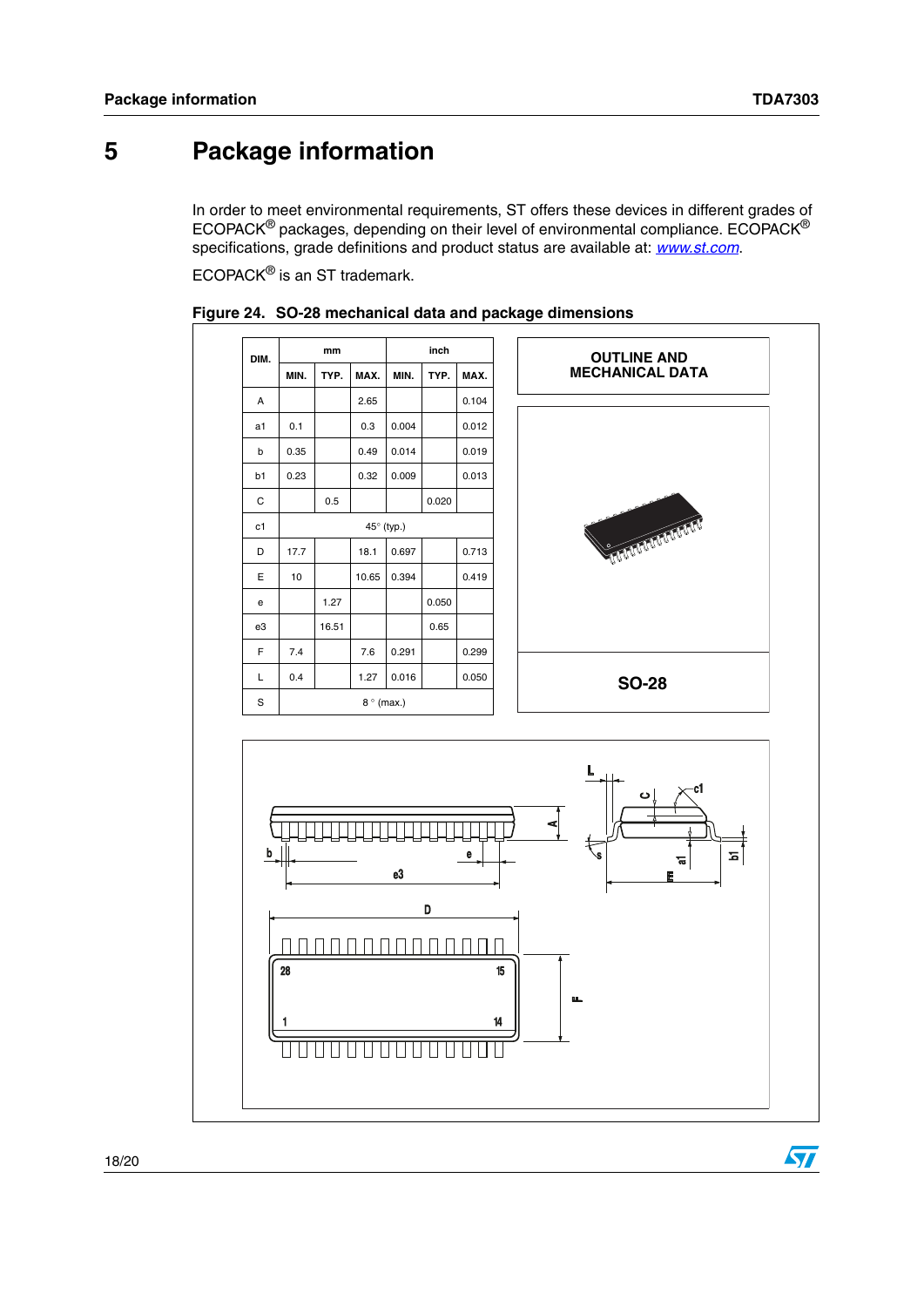# <span id="page-18-0"></span>**6 Revision history**

<span id="page-18-1"></span>

| Table 12. | <b>Document revision history</b> |  |
|-----------|----------------------------------|--|
|-----------|----------------------------------|--|

| Date        | <b>Revision</b> | <b>Changes</b>                                                                                                                                                                                                                                    |
|-------------|-----------------|---------------------------------------------------------------------------------------------------------------------------------------------------------------------------------------------------------------------------------------------------|
| 04-Aug-2006 |                 | Initial release.                                                                                                                                                                                                                                  |
| 13-Mar-2009 | 2               | Updated "distortion" parameter in the Table 5: Electrical<br><i>characteristics</i> on the page 9.<br>Modified the max. clock speed value in Section 4.1: Interface<br>protocol on page 15.<br>Updated Section 5: Package information on page 18. |
| 18-Mar-2009 | 3               | Modified the test condition of the parameter "distortion" in the<br>Table 5: Electrical characteristics on the page 9.                                                                                                                            |
| 17-Sep-2013 | 4               | <b>Updated Disclaimer</b>                                                                                                                                                                                                                         |